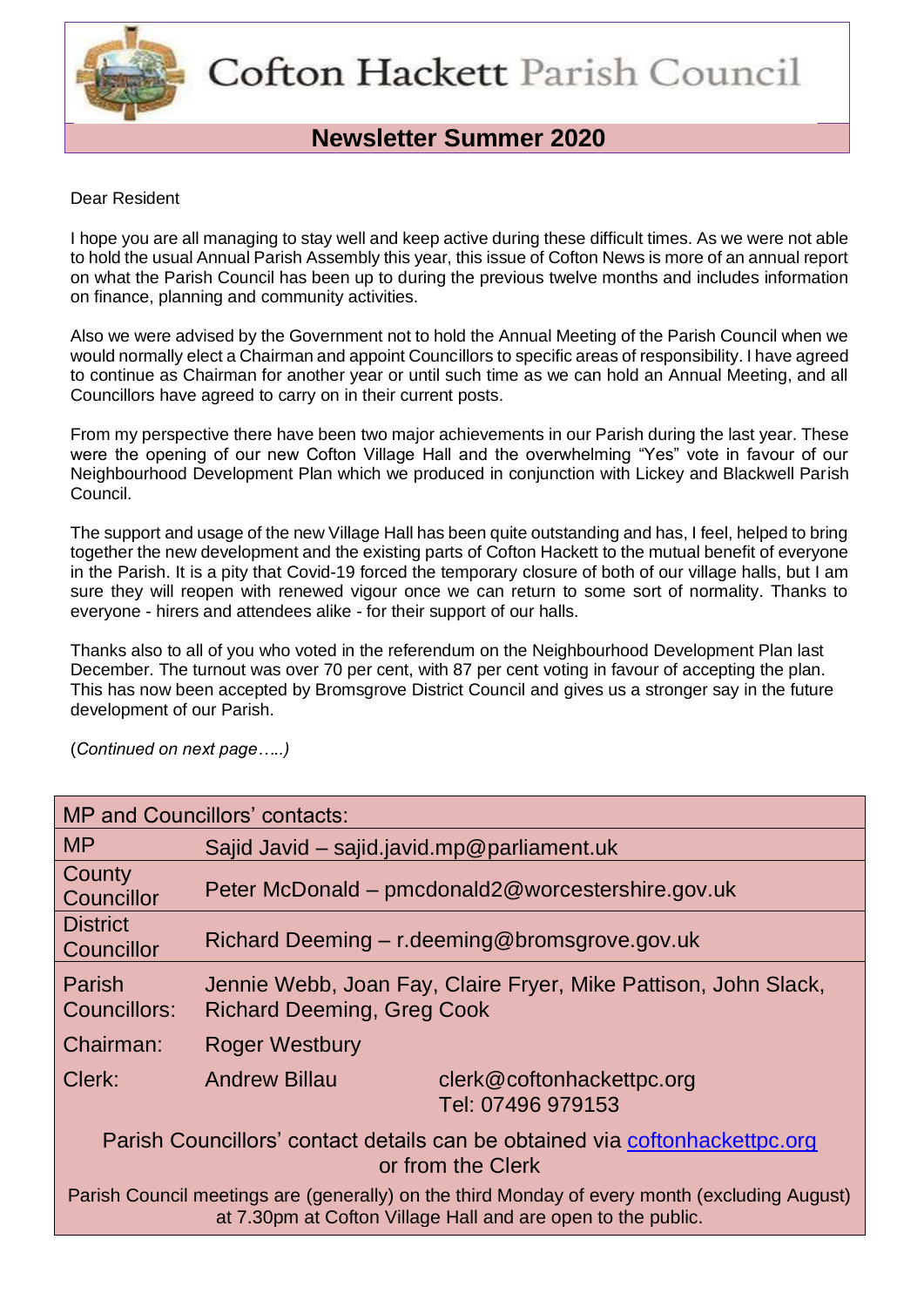

#### *…. continued from front page*

I would like to thank my fellow Councillors for their hard work over the last twelve months, and also our clerk Andrew Billau for his support and guidance to the Council over the year. We still have a vacancy for a Councillor so if you would like to play a part in shaping the future of your Parish, please get in touch with Andrew or myself. We will be happy to let you know what is involved in being a Parish Councillor and how you can contribute to what promises to be a vibrant and exciting time for Cofton Hackett.

The Parish Council continues to meet virtually on a monthly basis using the Zoom videoconferencing facility. If you would like to join us at any of our meetings or have an issue you would like to raise, please contact Andrew for details of how to join our calls.

My best wishes to you all - stay safe and healthy.

Roger Westbury Chairman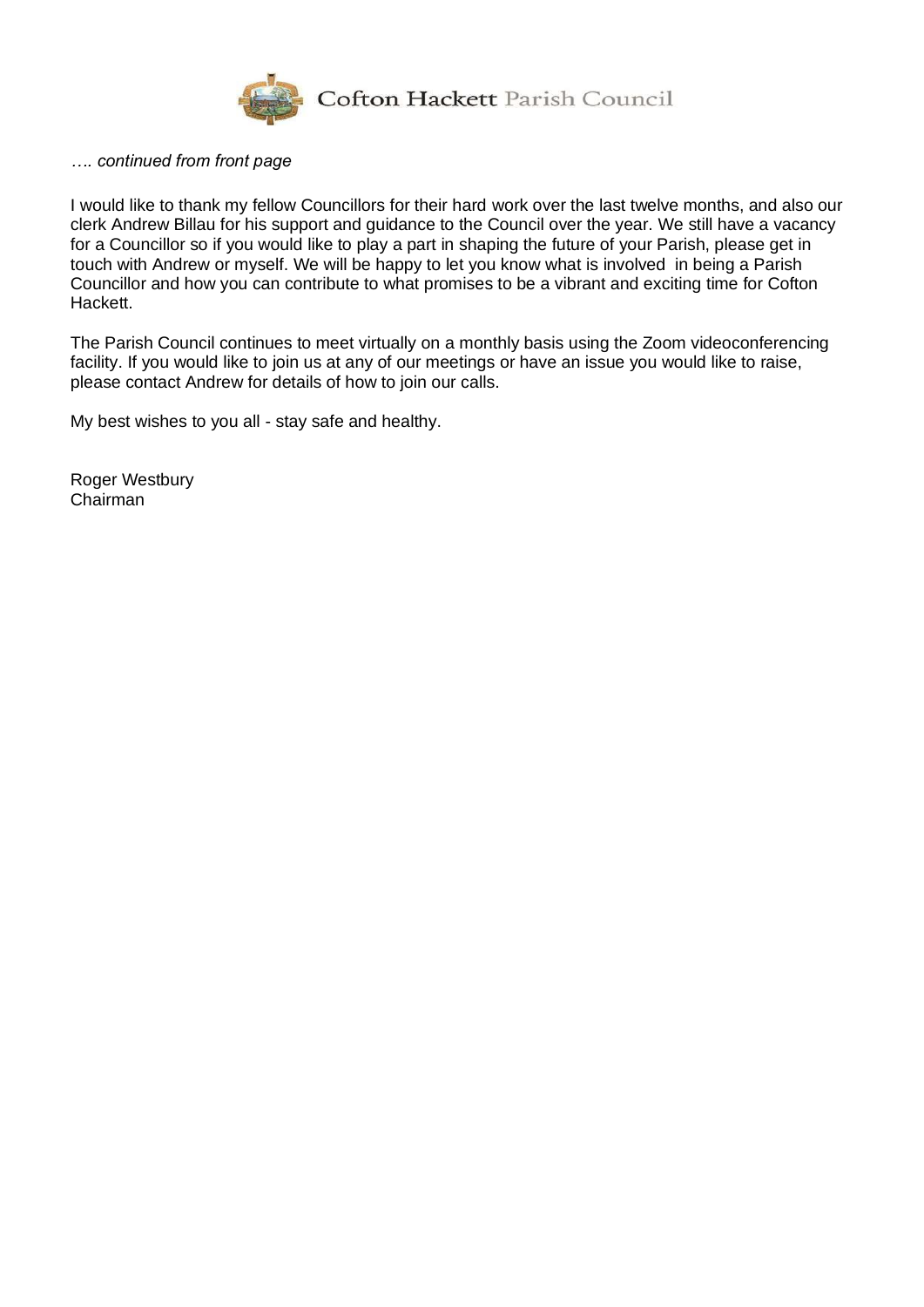

# **COVID-19 Cofton Hackett Support Group**

2020 has certainly been an interesting year so far. One positive outcome of the Covid-19 situation we find ourselves in has been the community response. Over a week before lockdown an idea was born out of concern for residents who may be affected by physical distancing, shielding and isolation. Within 4 days the volunteer core team had set up a mobile phone helpline, community WhatsApp group and organised leafleting of over 1000 homes in the parish of Cofton Hackett. No mean feat; so a very big thank you to all the volunteers who stepped out to hand deliver these.

Since then the volunteer core team have undertaken weekly shopping for a handful of residents, coordinated prescription collections for a number of shielding residents and sorted out a few other requests.

The community WhatsApp group has taken off with residents helping each other out with various requirements such as locating shopping items (flour, yeast, sugar, baby milk, disinfectant wipes and hand gel are regular requests!), collecting prescriptions, alerting when supermarket delivery slots came available, recommending delivery of groceries and organising local businesses to visit the village to sell essential items.

It has been heartening to see how the community has responded positively to help others in this unique situation. This crisis is far from over, but we can be reassured that the village residents have a generous and an enormous heart for their neighbours. Whatever we face in the months to come will be made that bit easier knowing there is support around if we need it.

If anyone is still in need of help or support please message the helpline - 07735 760662 and we will do our best to help - for free:)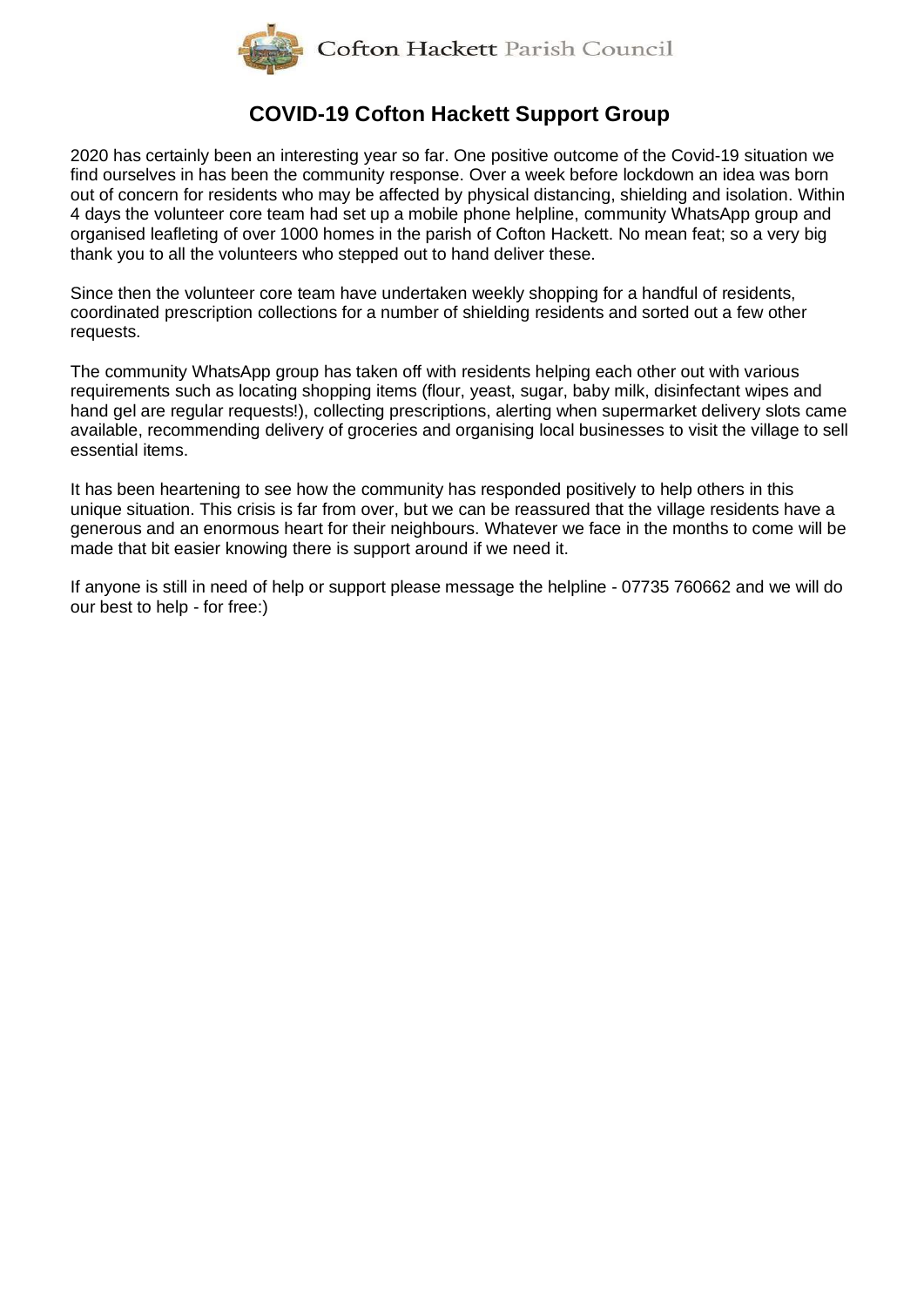

## **Finance and General Purposes Annual Review**

Since the last Parish Assembly in May 2019, the Parish Council (PC) has completed the acquisition and the subsequent leasing of the New Village Hall and this year's budget round was formally agreed in January. The review of the PC's assets is still underway, but much progress has been made.

In the financial year ending 31<sup>st</sup> March 2020, the total income was significantly less than we expected to receive. This shortfall was due to the non-arrival of the £47,200 from Bromsgrove District Council (BDC) s-106 grant that had previously been agreed with St Modwen as a consequence of the planning agreement for the development of the East Works site. This budget item has been carried forward into this year's budget and we are hoping to receive this money from BDC once St Modwen have forwarded the agreed amount. This grant has been earmarked for improvement of open spaces with the Parish. In the last financial year, the PC also made a significant grant of £12,500 to the Cofton Village Hall CIO to contribute to the setting up costs for the new hall. A small grant was also made to Cofton Hackett Village Hall to assist in grounds maintenance.

For this financial year, the PC had budgeted for a total income of just over £100,000 which includes the s-106 grant mentioned above and £3,500 of rental income from the Mission Hall. To date we have still not received the s-106 money and unfortunately the new tenants have yet to move into the Mission Hall due to Covid-19 restrictions. This year's precept (PC's share of the Council Tax) is £47,290 which is an increase of £6,610 from the previous year. The Parish has seen an increase in the Tax Base (number of band D equivalent households) from 1,008.1 in 2019/20 to 1,088.5 in 2020/21. We are anticipating spending just under £74,000 in this financial year and hoping to make a net contribution to our total reserves of approximately £26,000.

The new village hall (Cofton Village Hall) was completed and handed over to the PC in the summer of 2019. The legal sale agreement and transfer documentation were completed in August and September. The PC leases the new hall to the charitable incorporated organisation (CIO) Cofton Village Hall who manage the routine running of the hall. The PC has access to the new hall for public meetings, administrative meetings, storage space etc. The use of the new hall by the local community has been very positive and although this has been severely compromised by recent events, we are all positive that this will get back on track once the Covid-19 related restrictions are eased.

The tenants of the Mission Hall, owned by the PC, surrendered their lease and vacated the property in December 2019. This resulted in a loss of rental income and has also required the PC to invest in some minor refurbishment of the property prior to the new tenants taking occupation. The Covid-19 crisis has resulted in the new tenants not being able to sign the lease until they can realistically commence activities. We must accept that there is a significant degree of uncertainty regarding the timing of the receipt of rental income from the Mission Hall.

Cllr John Slack

### **PLANNING**

The Parish Council has repeatedly lodged objections to proposals from St Modwen to construct a five storey block of flats in the final part of the Cofton Fields development. The Council feels that the flats would not be in keeping with the street view on Groveley Lane, nor appropriate to the village setting.

The Council considers all planning applications within the Parish and posts its comments and recommendations on the Planning Authority's portal.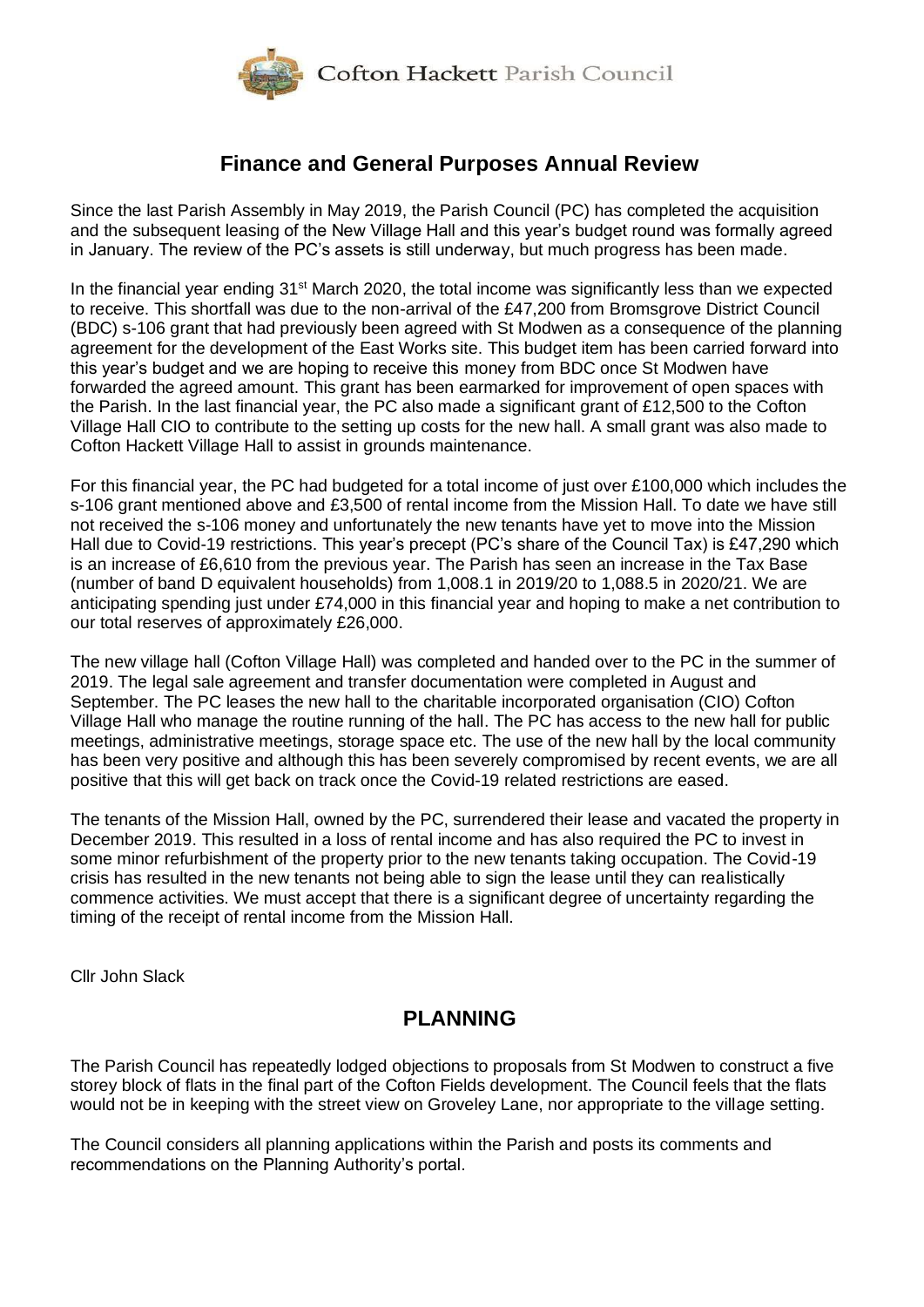

# **Highways, Open Spaces & Environment Annual Report**

Inevitably, since the lockdown, the work of those of us involved with open spaces has been necessarily more limited. However, over the last few months a number of projects have commenced.

In the autumn, the annual bulb planting took place, this time around Cofton Village Hall and there was a lovely display of daffodils around the village this year (check our website for some of the photographs). The planters were also refilled, although access to some of the planters has been restricted since the lockdown. Hopefully this might be resolved soon.

Discussions continue with St Modwen about opening a suitable access route to the 'trapped' allotment land behind The Grove. It is anticipated that an additional 9 allotments might be made available late next year once a secure route has been created. Our solicitors have been briefed and we are now waiting for legal documents to be provided by St Modwen. There is also a proposal to eventually change the name of this site. Once access has been gained it is hoped the release of Section 106 monies will also enable us to prune some of the trees on this site.

Just before the lockdown the council commissioned some minor tree surgery on the Myhill Allotments. There are also plans to replace the damaged gates to these allotments once the lockdown is over. Regular inspections of the Myhill Field play area continue and work has been identified to replace the older soft surfaces when Section 106 money becomes available. Just before the lockdown began in earnest ROSPA conducted its annual safety check on the Myhill Field play area. We are pleased to report that it was given a clean bill of health and that the 'low risk' issues identified were already in hand. Once the lockdown has ended the Parish Council will continue to secure quotes for the replacement of the old soft surfaces and replace the existing swing seats and chains.

There has also been a land asset review with Horton's Solicitors this year to update the Council records of land that we own and to ensure that proper and necessary maintenance of Parish Council land takes place. Sites include the land around Cofton Hackett Village Hall and the Mission Hall, land around the new Cofton Village Hall, the Myhill Field and Old Sewerage Works Allotments and the Myhill Field play area.

Councillor Fay has been active in encouraging Worcester County Council to trim some of the overgrown shrubbery on Ten Ashes Lane and remove logs from Lickey Coppice. The Council has also begun looking at commissioning some new Christmas lighting for the village, but this project has had to be postponed this year because of the lockdown and the necessary lead time companies require for such a project.

On the Cofton Fields Estate, councillors have been involved in facilitating a public meeting with Mainstay, the estate's management company, to discuss the fees charged to estate residents.

Earlier in the year councillors helped Steve Bach, our Parish Paths Warden, undertake some essential repairs to local footpaths.

The age of our streetlamps continues to present some issues. During the lockdown there have been a few reports of failed streetlamps. These are being dealt with by the Council, but as always, if you do notice a failed lamppost please do report it to the Parish Council clerk.

Unsightly and arguably unnecessary telegraph poles installed on Ashmead Rise have been reported to Worcestershire County Council and a complaint has been lodged with BT.